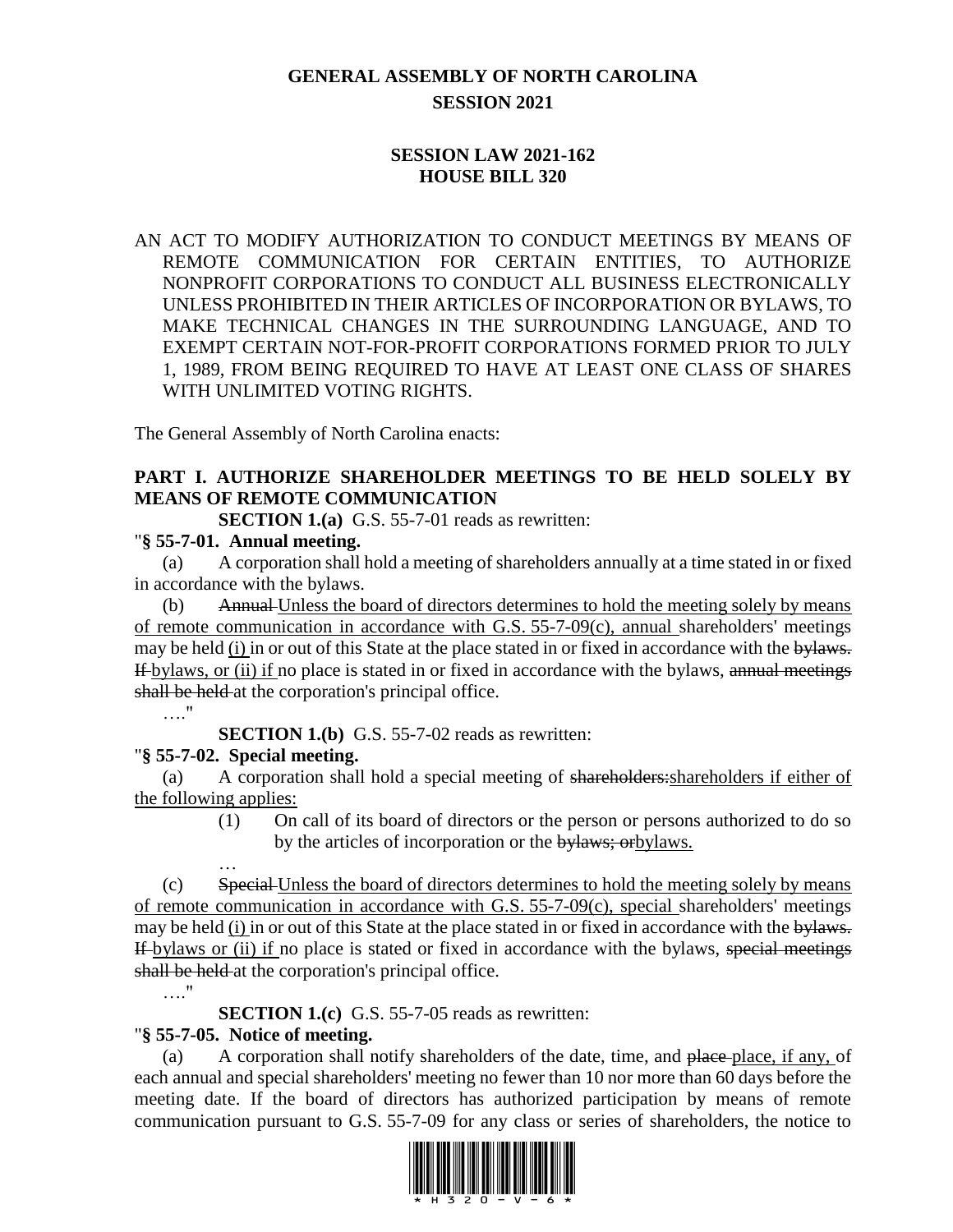such class or series of shareholders shall describe the means of remote communication to be used. Unless this Chapter or the articles of incorporation require otherwise, the corporation is required to give notice only to shareholders entitled to vote at the meeting.

… (e) Unless the bylaws require otherwise, if an annual or special shareholders' meeting is adjourned to a different date, time, or place, if any, notice need not be given of the new date, time, or place-place, if any, if the new date, time, or place is following are announced at the meeting before adjournment.adjournment:

- (1) The new <u>date, time, or place</u>, if any.
- (2) If the meeting is to be continued solely by means of remote communication, a description of the means of remote communication.

If a new record date for the adjourned meeting is or must be fixed under G.S. 55-7-07, however, notice of the adjourned meeting must be given under this section to persons who are shareholders as of the new record date.

(f) After a public corporation has notified shareholders of the date, time, and place of an annual or special shareholders' meeting in accordance with subsection (a) of this section, further notification in accordance with subsection (a) of this section is not required if all of the following apply:

- (1) A governmental order restricting travel or group gatherings applicable to the place of the shareholders' meeting or public corporation's principal office is in effect and is anticipated in good faith by the board of directors to be in effect at the date and time set forth in the initial notification, including by an anticipated extension of an existing order.
- (2) The public corporation's board of directors determines that the shareholders' meeting is instead to be held solely by means of remote communication in accordance with G.S. 55-7-09(c) at the same date and time set forth in the initial notification or at a different date and time.
- (3) The public corporation (i) promptly issues a press release for national dissemination announcing the determination of its board of directors that the shareholders' meeting is to be held solely by means of remote communication and describing the means of remote communication to be used and providing the date and time of the shareholders' meeting to be held solely by means of remote communication and (ii) files the press release with the Securities and Exchange Commission as close to the time the press release is issued as practicable and approximately contemporaneously posts such press release to its corporate website."

**SECTION 1.(d)** G.S. 55-7-09 reads as rewritten:

### "**§ 55-7-09. Remote participation in meetings.meetings; meetings held solely by remote participation.**

(a) To the extent authorized by a corporation's board of directors, shareholders of any class or series designated by the board of directors may participate in any meeting of shareholders by means of remote communication. Participation by means of remote communication shall be subject to such guidelines and procedures as the board of directors adopts and shall be in conformity with subsection (b) of this section.

(b) Shareholders participating in a shareholders' meeting by means of remote communication shall be are deemed present and may vote at such a the meeting if the corporation has implemented reasonable measures to do all of the following:

- (1) Verify that each person participating remotely is a shareholder.
- (2) Provide each shareholder participating remotely a reasonable opportunity to participate in the meeting and to vote on matters submitted to the shareholders,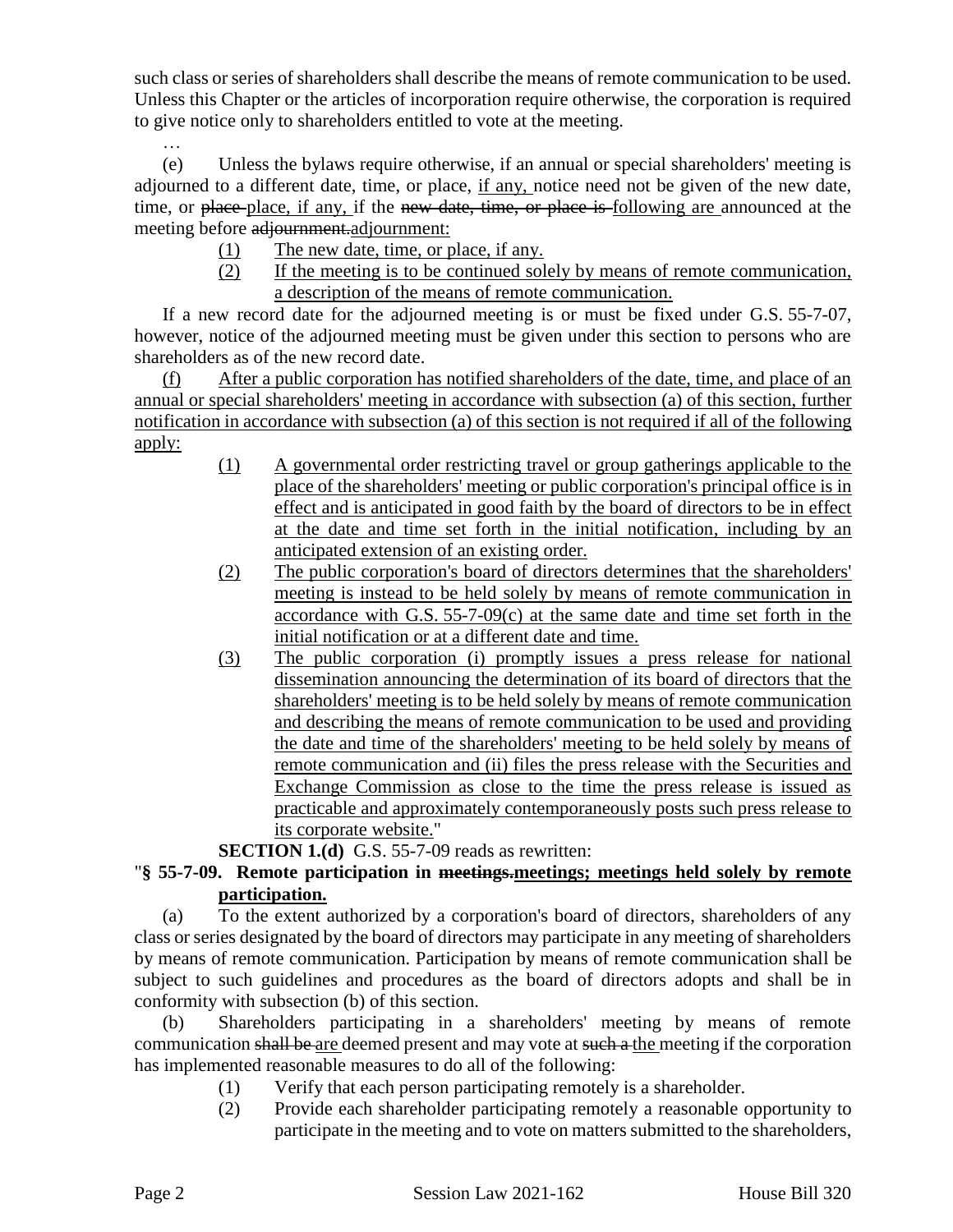including an opportunity to communicate and read or hear the proceedings of the meeting, substantially concurrently with such proceedings.

(c) Unless shareholders' meetings held solely by means of remote communication are prohibited by the articles of incorporation or the bylaws, the board of directors may, in its sole discretion, determine that any meeting of shareholders shall not be held at any place and shall instead be held solely by means of remote communication, but only if the corporation implements the measures specified in subsection (b) of this section."

**SECTION 1.(e)** G.S. 55-7-20 reads as rewritten:

#### "**§ 55-7-20. Shareholders' list for meeting.**

(a) After fixing a record date for a meeting, a corporation shall prepare an alphabetical list of the names of all its shareholders who are entitled to notice of a shareholders' meeting. The list must-shall be arranged by voting group (and within each voting group group, by class or series of shares) shares within each voting group, and shall show the address of and number of shares held by each shareholder.

 $(b)$  The shareholders' list  $\frac{m}{b}$  shall be available for inspection by any shareholder, beginning two business days after notice of the meeting is given for which the list was prepared and continuing through the meeting, (i) at the corporation's principal office or at a place identified in the meeting notice in the city where the meeting will be held. held or (ii) on a reasonably accessible electronic network, provided that the information required to gain access to the list is provided with the notice of the meeting. In the event that the corporation determines to make the list available on an electronic network, the corporation may take reasonable steps to ensure that the information is available only to shareholders of the corporation. A shareholder, personally or by or with his the shareholder's representative, is entitled on written demand to inspect and, subject to the requirements of G.S. 55-16-02(c), to copy the list, during regular business hours and at his the shareholder's expense, during the period it is available for inspection.

(c) The If the meeting is to be held at a place, the corporation shall make the shareholders' list available at the meeting, and any shareholder, personally or by or with his the shareholder's representative, is entitled to inspect the list at any time during the meeting or any adjournment. The If the meeting is to be held at a place, the corporation is not required to make the list available through electronic or other means of remote communication to a shareholder or proxy attending the meeting by remote communication pursuant to G.S. 55-7-09. If the meeting is to be held solely by means of remote communication, then the list shall also be open to inspection during the meeting on a reasonably accessible electronic network, and the information required to access the list shall be provided with the notice of the meeting.

(d) If the corporation refuses to allow a shareholder or his the shareholder's representative to inspect the shareholders' list before or at the meeting (or meeting, or copy the list as permitted by subsection  $(\theta)$ , (b), the superior court of the county where a corporation's principal office  $(\theta)$ , if none in this State, its registered office) is located, or, if the corporation has no principal office in this State, the superior court of the county where the corporation's registered office is located, on application of the shareholder, after notice is given to the corporation, may summarily order the inspection or copying at the corporation's expense and may postpone the meeting for which the list was prepared until the inspection or copying is complete.

(e) Refusal or failure to prepare or make available the shareholders' list does not affect the validity of action taken at the meeting."

**SECTION 1.(f)** G.S. 55-10-22 reads as rewritten:

#### "**§ 55-10-22. Bylaw increasing quorum or voting requirement for directors.directors or prohibiting a meeting of shareholders solely by remote participation.**

(a) A bylaw that fixes a greater quorum or voting requirement for the board of directors or that prohibits a meeting of shareholders solely by means of remote communication may be amended or repealed:repealed as follows: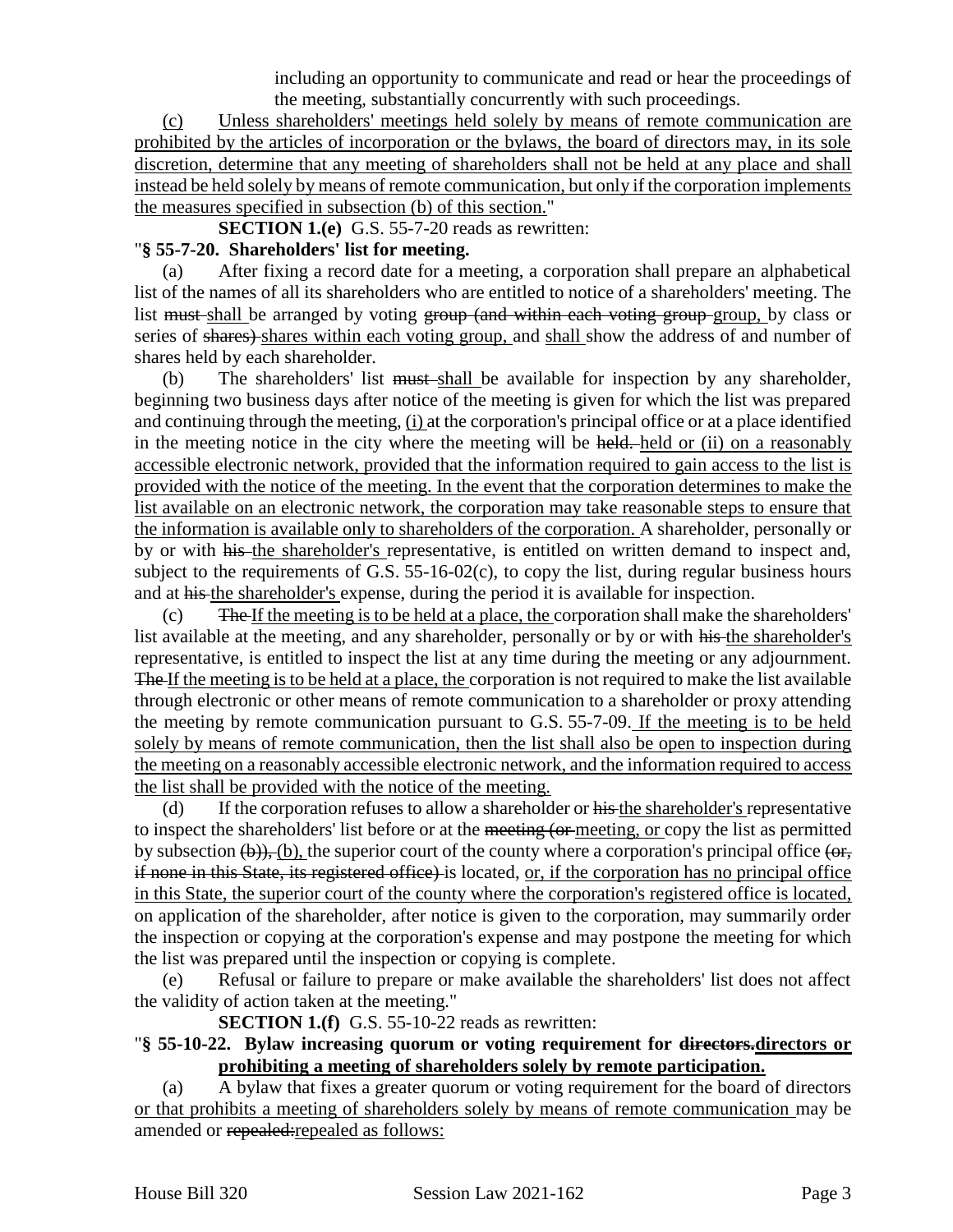- (1) If originally adopted by the shareholders, only by the shareholders, unless amendment or repeal by the board of directors is permitted pursuant to subsection  $(b)$ ;(b) of this section.
- (2) If originally adopted by the board of directors, either by the shareholders or by the board of directors.

(b) A bylaw adopted or amended by the shareholders that fixes a greater quorum or voting requirement for the board of directors may provide that it may be amended or repealed only by a specified vote of either the shareholders or the board of directors.

(c) A The following applies to a bylaw referred to in subsection  $(a):(a)$  of this section.

- (1) May It shall not be adopted by the board of directors by a vote less than a majority of the directors then in office, and office.
	- (2) May It shall not itself be amended by a quorum or vote of the directors less than the quorum or vote therein prescribed or prescribed by the shareholders pursuant to subsection  $(b)$ . $(b)$  of this section."

**SECTION 1.(g)** The Revisor of Statutes shall cause to be printed, as annotations to the published General Statutes, all relevant portions of the Official Comments to the Revised Model Business Corporation Act and all explanatory comments of the drafters of this section as the Revisor may deem appropriate.

# **PART II. AUTHORIZE NONPROFIT MEMBER MEETINGS TO BE HELD BY MEANS OF REMOTE COMMUNICATION; AUTHORIZE NONPROFITS TO CONDUCT ALL BUSINESS ELECTRONICALLY UNLESS PROHIBITED BY THE NONPROFIT**

**SECTION 2.(a)** G.S. 55A-1-40(26) reads as rewritten:

# "**§ 55A-1-40. Chapter definitions.**

In this Chapter unless otherwise specifically provided:

- … (26) "Vote" includes authorization by written ballot and written consent, including through an electronic voting system or electronic ballot and electronic consent."
- S**ECTION 2.(b)** G.S. 55A-1-41 reads as rewritten:

# "**§ 55A-1-41. Notice.**

…

(c) Written notice by a domestic or foreign corporation to its member is effective when deposited in the United States mail with postage thereon prepaid and correctly addressed to the member's address shown in the corporation's current record of members. To the extent the corporation pursuant to G.S. 55A-1-70 and the member have agreed, notice Notice by a domestic corporation to its member in the form of an electronic record sent by electronic means to a member who has designated an email address as provided in G.S. 55A-1-70(b) is effective when it is sent as provided in G.S. 66-325. A member may terminate any such agreement at any time on a prospective basis effective upon written notice of termination to the corporation or upon such later date as may be specified in the notice.

(d) Written notice to a domestic or foreign corporation (authorized authorized to conduct affairs in this State) State may be addressed to its registered agent at its registered office or to the corporation or its secretary at its principal office shown in its articles of incorporation, the Designation of Principal Office Address form, or any Corporation's Statement of Change of Principal Office Address form filed with the Secretary of State.

(e) Except as provided in subsection (c) of this section, written notice is effective at the earliest of the following:

(1) When received;received.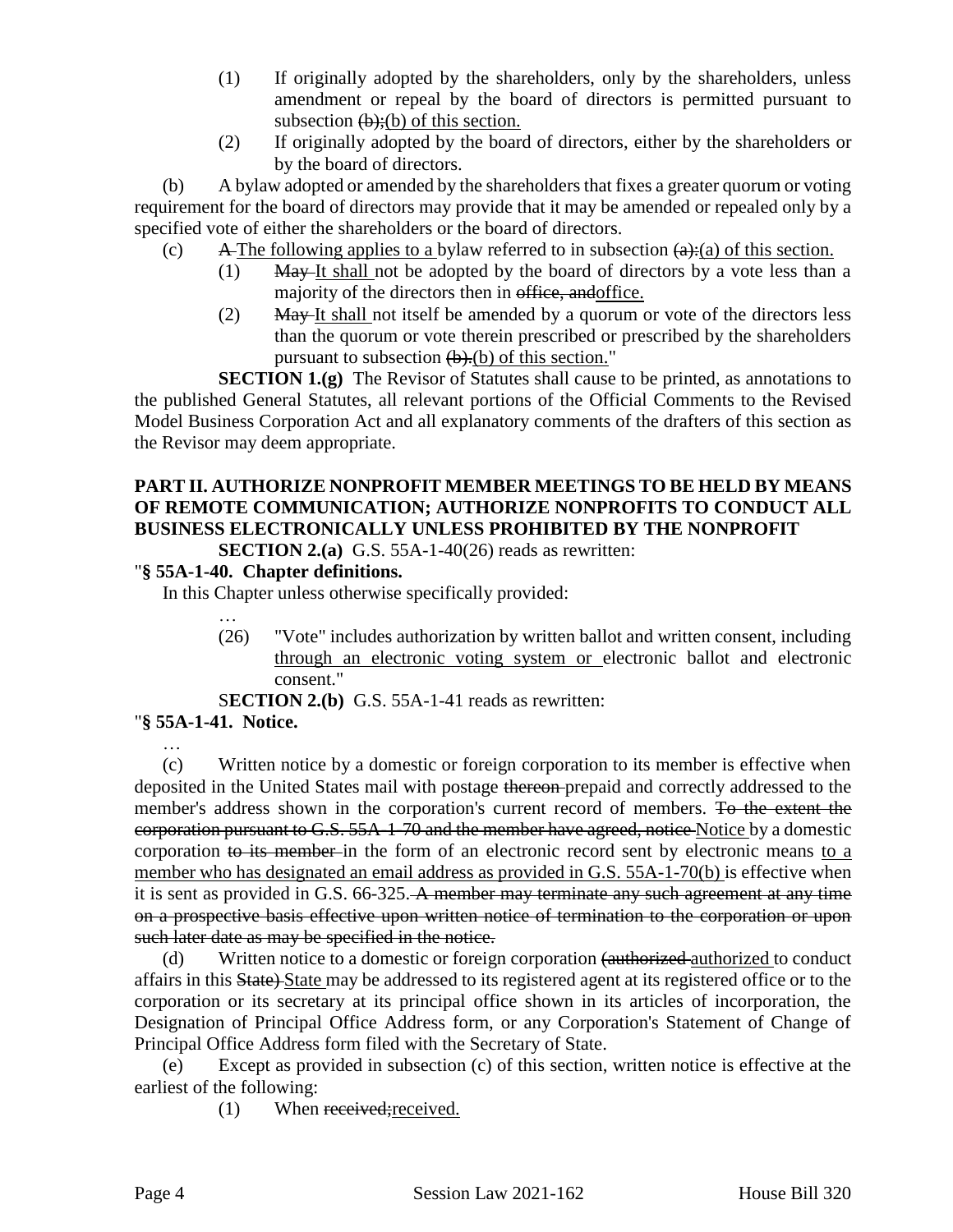- (2) Five days after its deposit in the United States mail, as evidenced by the postmark or otherwise, if mailed with at least first-class postage thereon prepaid and correctly addressed;addressed.
- (3) On the date shown on the return receipt, if sent by registered or certified mail, return receipt requested, and the receipt is signed by or on behalf of the addressee;addressee.
- (4) If mailed with less than first-class postage, 30 days after its deposit in the United States mail, as evidenced by the postmark or otherwise, if mailed with postage thereon prepaid and correctly addressed;addressed.
- (5) When delivered to the member's address shown in the corporation's current list of members.

In the case of notice in the form of an electronic record sent by electronic means, the time of receipt shall be determined as provided in G.S. 66-325.

(f) Written notice is correctly addressed to a member of a domestic or foreign corporation if addressed to the member's address shown in the corporation's current list of members. In the case of members who are residents of the same household and who have the same address, the corporation's bylaws may provide that a single notice may be given to such the members jointly. …."

**SECTION 2.(c)** G.S. 55A-1-70 reads as rewritten:

#### "**§ 55A-1-70. Electronic transactions.**

(a) A corporation may conduct a transaction by electronic means, except as limited by its articles of incorporation or bylaws or by action of its board of directors.

(b) Members who wish to communicate and conduct business with a corporation by electronic means shall first designate the email address to be used for communication and business between the member and the corporation and shall provide any other information required by the corporation to facilitate communication and business conducted between the member and the corporation. The corporation shall inform the members on how to designate an email address, of any additional information the corporation requires and how to provide it, and on how to update an email address and other required information previously provided.

(c) For purposes of applying Article 40 of Chapter 66 of the General Statutes to transactions under this Chapter, a corporation may agree that conducts an electronic transaction in accordance with this section is deemed to have agreed to conduct a the transaction by electronic means through provision in its articles of incorporation or bylaws or by action of its board of directors.means."

**SECTION 2.(d)** G.S. 55A-2-07 reads as rewritten:

#### "**§ 55A-2-07. Emergency bylaws.**

(a) Unless the articles of incorporation provide otherwise, the board of directors of a corporation may adopt, amend, or repeal bylaws to be effective only in an emergency defined in subsection (d) of this section. The emergency bylaws, which are subject to amendment or repeal by the members, may make all provisions necessary for managing the corporation during the emergency, including:

- (1) Procedures for calling a meeting of the board of directors;
- (2) Quorum requirements for the meeting; and
- (3) Designation of additional or substitute directors.

(b) All provisions of the regular bylaws consistent with the emergency bylaws remain effective during the emergency. The emergency bylaws are not effective after the emergency ends.

(c) Corporate action taken in good faith in accordance with the emergency bylaws binds the corporation, and the fact that the action was taken pursuant to emergency bylaws shall not be used to impose liability on a corporate director, officer, employee, or agent.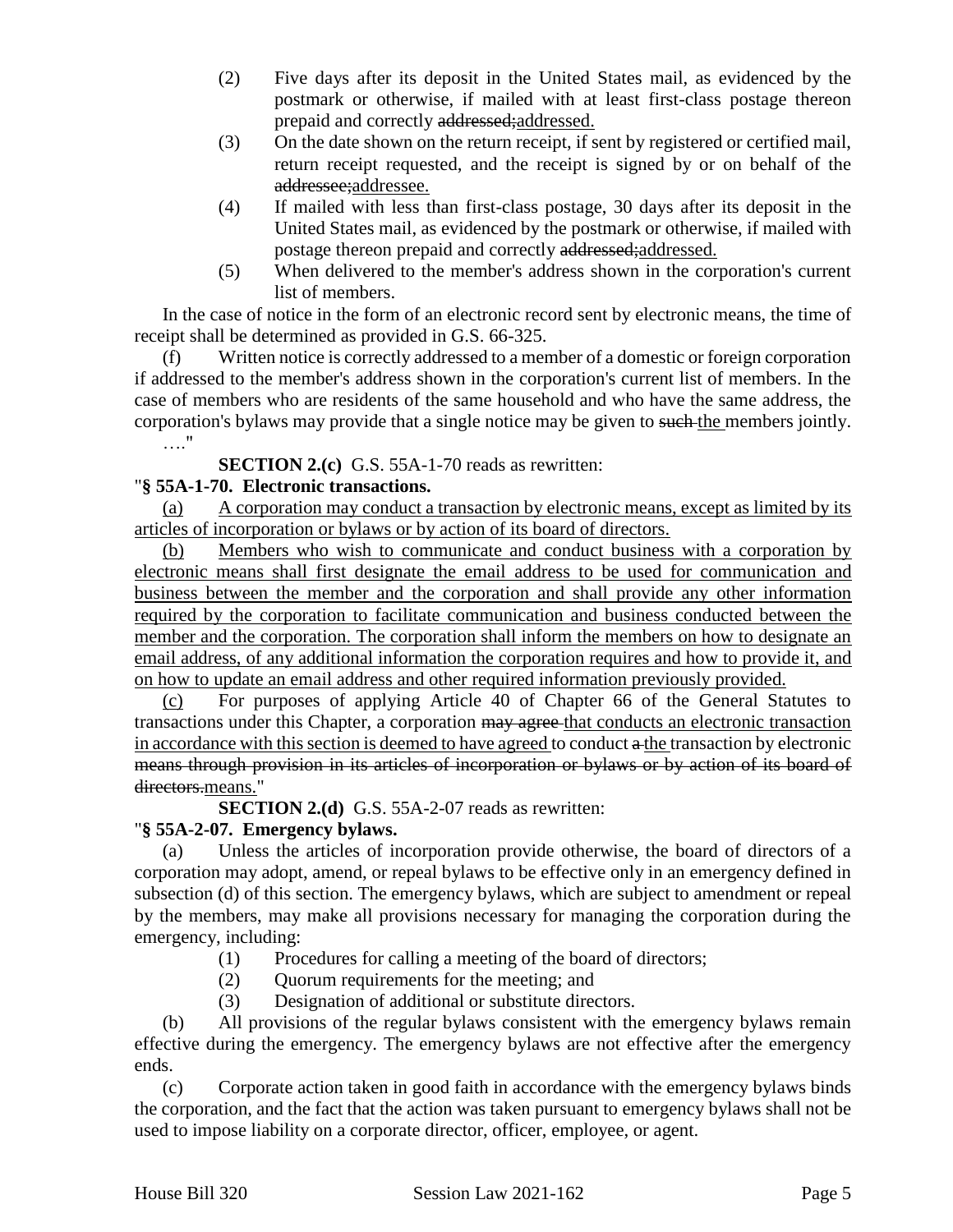(d) An emergency exists for purposes of this section  $\overline{a}$  a quorum of the corporation's directors cannot readily be assembled because of some catastrophic event.if a natural or man-made disaster impedes the ability of the corporation's board of directors or members to comply with one or more provisions of the corporation's bylaws."

**SECTION 2.(e)** G.S. 55A-3-03(d) reads as rewritten:

# "**§ 55A-3-03. Emergency powers.**

…

(d) An emergency exists for purposes of this section if a quorum of the corporation's directors cannot readily be assembled because of some catastrophic event natural or man-made disaster impedes the ability of the corporation's board of directors or members to comply with one or more provisions of the corporation's bylaws."

**SECTION 2.(f)** G.S. 55A-7-01 reads as rewritten:

#### "**§ 55A-7-01. Annual and regular meetings.**

(a) A corporation having members with the right to vote for directors shall hold a meeting of such the members annually.

(b) A corporation with members may hold regular membership meetings at the times stated in or fixed in accordance with the bylaws.

(c) Annual and regular membership meetings may be held (i) in person in or out of this State at the place stated in or fixed in accordance with the bylaws. bylaws or (ii) by means of remote communication, as provided in G.S. 55A-7-09. If no place is stated in or fixed in accordance with the bylaws, in-person annual and regular meetings shall be held at the corporation's principal office.

…."

**SECTION 2.(g)** G.S. 55A-7-02 reads as rewritten:

#### "**§ 55A-7-02. Special meeting.**

(a) A corporation with members shall hold a special meeting of members:members in any of the following circumstances:

- (1) On call of its board of directors or the person or persons authorized to do so by the articles of incorporation or bylaws; or by laws.
- (2) Within 30 days after the holders of at least ten percent (10%) of all the votes entitled to be cast on any issue proposed to be considered at the proposed special meeting sign, date, and deliver to the corporation's secretary one or more written demands for the meeting describing the purpose or purposes for which it is to be held.

(b) If not otherwise fixed under G.S. 55A-7-03 or G.S. 55A-7-07, the record date for determining members entitled to demand a special meeting is the date the first member signs the demand.

(c) Special meetings of members may be held (i) in person in or out of this State at the place stated in or fixed in accordance with the bylaws. bylaws or (ii) by means of remote communication as provided in G.S. 55A-7-09. If no place is stated or fixed in accordance with the bylaws, in-person special meetings shall be held at the corporation's principal office.

(d) Only those matters that are within the purpose or purposes described in the meeting notice required by G.S. 55A-7-05 may be acted upon at a special meeting of members."

**SECTION 2.(h)** G.S. 55A-7-03 reads as rewritten:

### "**§ 55A-7-03. Court-ordered meeting.**

(a) The superior court of the county where a corporation's principal office, or, if there is none in this State, its registered office, is located may, after notice is given to the corporation and upon such further notice and opportunity to be heard, if any, as the court may deem appropriate under the circumstances, summarily order a meeting to be held:held in any of the following circumstances: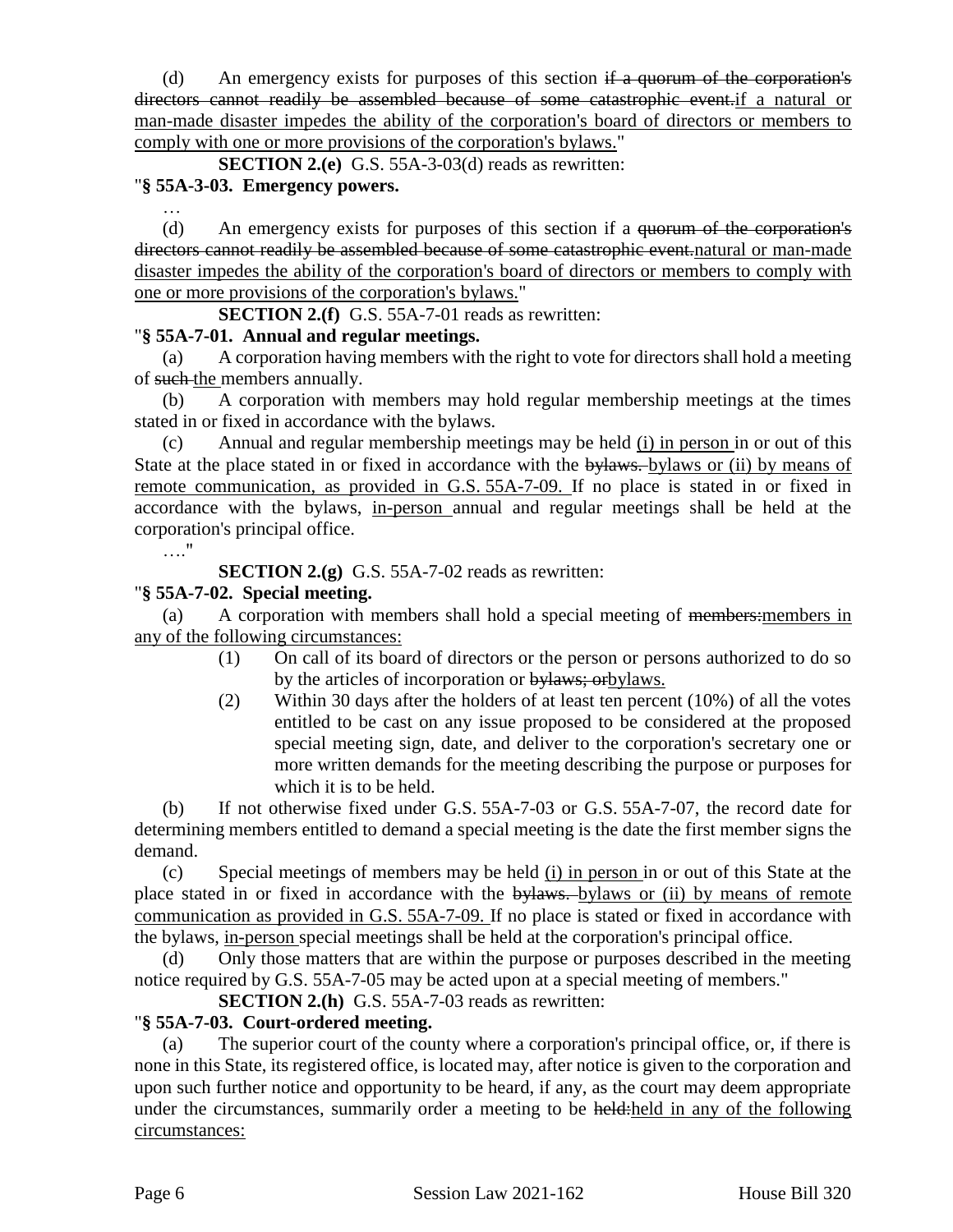- (1) On application of any member if an annual meeting was not held within 15 months after the corporation's last annual meeting; ormeeting.
- (2) On application of a member who signed a demand for a special meeting valid under G.S. 55A-7-02, if the corporation has not held the meeting as required by that section.

(b) The court may fix the time and place of the meeting, specify a record date for determining those persons entitled to notice of and to vote at the meeting, prescribe the form and content of the meeting notice, fix the quorum required for specific matters to be considered at the meeting (or or direct that the votes represented at the meeting constitute a quorum for action on those matters), matters, and enter other orders necessary to accomplish the purpose or purposes of the meeting. The court may order that the meeting be held by means of remote communication as provided in G.S. 55A-7-09.

(c) If the court orders a meeting, it may also order the corporation to pay all or part of the member's costs (including costs, including reasonable attorneys' fees) fees, incurred to obtain the order."

**SECTION 2.(i)** G.S. 55A-7-04 reads as rewritten:

#### "**§ 55A-7-04. Action by written consent.**

(a) Action required or permitted by this Chapter to be taken at a meeting of members may be taken without a meeting if the action is taken by all members entitled to vote on the action. The action shall be evidenced by one or more written consents describing the action taken, signed before or after such action by all members entitled to vote thereon, on the action, and delivered to the corporation for inclusion in the minutes or filing with the corporate records. To the extent the corporation has agreed pursuant to G.S. 55A-1-70, Except as limited by the articles of incorporation or bylaws, a member's consent to action taken without a meeting may be in electronic form and delivered by electronic means.

…."

**SECTION 2.(j)** G.S. 55A-7-05 reads as rewritten:

#### "**§ 55A-7-05. Notice of meeting.**

…

- (c) Notice is fair and reasonable  $\frac{d}{dt}$  if it conforms to all of the following:
	- (1) The corporation gives notice to all members entitled to vote at the meeting of the place, place, if any, date, and time of each annual, regular, and special meeting of members no fewer than 10, or, if notice is mailed by other than first class, registered or certified mail, no fewer than 30, nor more than 60 days before the meeting date: date.
	- (1a) If the meeting will be held by means of remote communication, the notice shall include all the information required by G.S. 55A-7-09.
	- (2) Notice of an annual or regular meeting includes a description of any matter or matters that shall be approved by the members under G.S. 55A-8-31, 55A-8-55, 55A-10-03, 55A-10-21, 55A-11-04, 55A-12-02, or 55A-14-02; and55A-14-02.
	- (3) Notice of special meeting includes a description of the matter or matters for which the meeting is called.

(d) Unless the bylaws require otherwise, if an annual, regular, or special meeting of members is adjourned to a different date, time, or place, notice need not be given of the new date, time, or place, if the new date, time, or place is announced at the meeting before adjournment. If the meeting is to be continued by means of remote communication, the announcement shall also include a description of the means of remote communication. If a new record date for the adjourned meeting is or must be fixed under G.S. 55A-7-07, however, notice of the adjourned meeting shall be given under this section to the members of record entitled to vote at the meeting as of the new record date.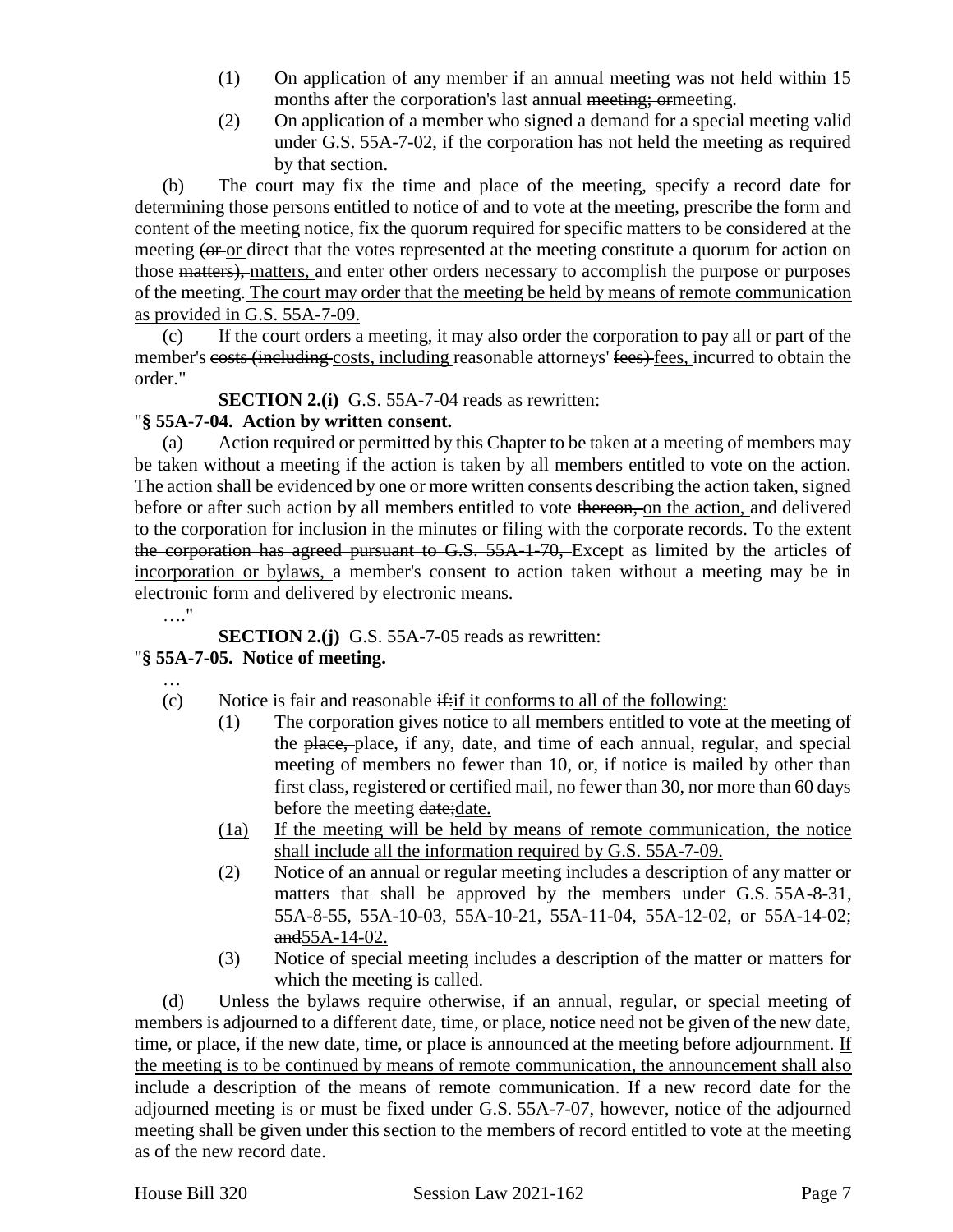(e) When giving notice of an annual, regular, or special meeting of members, a corporation shall give notice of a matter a member intends to raise at the meeting  $\frac{d}{dt}$  all of the following apply:

- (1) Requested The corporation is requested in writing to do so by a person or persons entitled to call a special meeting pursuant to G.S. 55A-7-02; andG.S. 55A-7-02.
- (2) The request is received by the secretary or president of the corporation at least 10 days before the corporation gives notice of the meeting."
- **SECTION 2.(k)** G.S. 55A-7-06 reads as rewritten:

### "**§ 55A-7-06. Waiver of notice.**

…

(b) A member's attendance at a <del>meeting: meeting</del> in person or by means of remote communication waives objection to all of the following:

- (1) Waives objection to lack-Lack of notice or defective notice of the meeting, unless the member at the beginning of the meeting objects to holding the meeting or conducting business at the meeting; andmeeting.
- (2) Waives objection to consideration Consideration of a particular matter at the meeting that is not within the purpose or purposes described in the meeting notice, unless the member objects to considering the matter before it is voted upon.upon in an in-person meeting."

#### **SECTION 2.(***l***)** G.S. 55A-7-08 reads as rewritten:

### "**§ 55A-7-08. Action Member action by written ballot.ballot or electronic voting without a meeting.**

(a) Unless prohibited or limited by the articles of incorporation or bylaws and without regard to the requirements of G.S. 55A-7-04, any action that may be taken at any annual, regular, or special meeting of members may be taken without a meeting if the corporation delivers a written ballot to every member entitled to vote on the matter. Any requirement that any vote of the members be made by written ballot may be satisfied by a ballot submitted by electronic transmission, including electronic mail, provided that such electronic transmission shall either set forth or be submitted with information from which it can be determined that the electronic transmission was authorized by the member or the member's proxy.by written ballots or electronic voting as follows:

- (1) Written ballots. The corporation may deliver a written ballot to members entitled to vote on the matter that sets forth each proposed action and provides an opportunity to vote for or against each proposed action. Unless secret balloting is required on the proposed action, the ballot shall contain or request information sufficient to identify the member or the member's proxy submitting the ballot. Written ballots may be submitted to the corporation by any reasonable means specified by the corporation, including email.
- (2) Electronic voting. For members who have complied with G.S. 55A-1-70, the corporation may provide an electronic ballot or electronic notice that sets forth each proposed action and provides an opportunity and instructions on how to vote for or against each proposed action using the electronic ballot or an electronic voting system.
- (b) A written ballot shall:
	- (1) Set forth each proposed action; and
	- (2) Provide an opportunity to vote for or against each proposed action.

 $\left(\frac{c}{c}\right)$  All members entitled to vote on the matter shall be given the opportunity to vote on the proposed action by written ballot or electronic voting, or both. The board of directors may determine, in its discretion, whether votes shall be cast by written ballots or by electronic voting, or by both, provided that votes may be cast solely by electronic voting only if all members entitled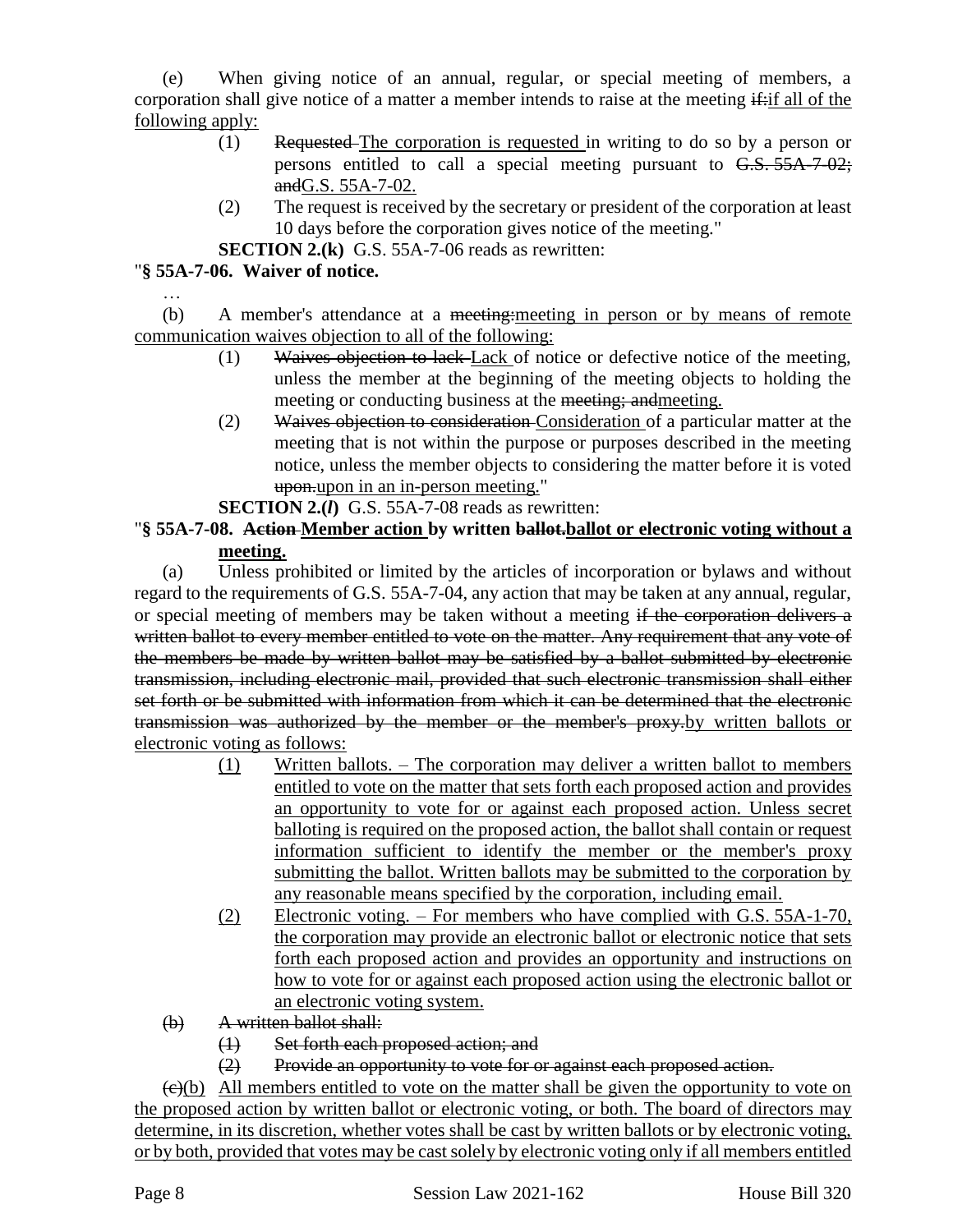to vote on the proposed action have complied with G.S. 55A-1-70(b). Approval by written ballot or electronic voting, or both, pursuant to this section shall be valid only when the number of votes cast by written ballot or electronic voting, or both, equals or exceeds the quorum required to be present at a meeting authorizing the action, and the number of approvals equals or exceeds the number of votes that would be required to approve the matter at a meeting at which the same total number of votes were cast.

 $(d)(c)$  All written ballots or solicitations for votes by written ballot-ballot, all electronic ballots or solicitations for votes by electronic ballot, and all electronic voting notices shall indicate the time by which a written or electronic ballot shall be received by the corporation or by which electronic votes shall be cast in order to be counted. The deadline for the return of written ballots and electronic ballots and for the casting of electronic votes on any proposed action shall be identical.

 $(e)(d)$  Except as otherwise provided in the articles of incorporation or bylaws, a written ballot-any written ballot, electronic ballot, or electronic vote that is submitted shall not be revoked."

**SECTION 2.(m)** Article 7 of Chapter 55A of the General Statutes is amended by adding a new section to read:

#### "**§ 55A-7-09. Remote participation in meetings; meetings held solely by remote participation.**

(a) Members of any class may participate in any meeting of members by means of remote communication to the extent the board of directors authorizes the participation for that class. Participation as a member by means of remote communication is subject to any guidelines and procedures the board of directors adopts and the requirements of subsection (b) of this section.

(b) Members participating by means of remote communication are deemed present and may vote at the meeting if the corporation has implemented reasonable measures to do all of the following:

(1) Verify that each person participating remotely as a member is a member.

(2) Provide the members a reasonable opportunity to participate in the meeting and to vote on matters submitted to the members to the same extent they could participate and vote if present in person, including an opportunity to communicate and to read or hear the proceedings of the meeting, substantially concurrently with the proceedings.

(c) Unless member meetings held solely by means of remote communication are prohibited by the articles of incorporation or the bylaws, the board of directors may, in its sole discretion, determine that any meeting of members shall not be held at any place and shall instead be held solely by means of remote communication but only if the corporation implements the measures specified in subsection (b) of this section.

(d) In addition to the information required by G.S. 55A-7-05, notice of a meeting held solely by means of remote communication shall include notice that the meeting will be held solely by means of remote communication and sufficient instruction and information on how members may join the meeting remotely."

**SECTION 2.(n)** G.S. 55A-7-20 reads as rewritten:

#### "**§ 55A-7-20. Members' list for meeting.**

… (b) Beginning two business days after notice is given of the meeting for which the list was prepared and continuing through the meeting, the list of members shall be available for inspection by any member for the purpose of communication with other members concerning the meeting. The list shall be available (i) at the corporation's principal office or at a reasonable place identified in the meeting notice in the city where the meeting will be held for inspection by any member for the purpose of communication with other members concerning the meeting. or (ii) on a reasonably accessible electronic network, provided that the information required to gain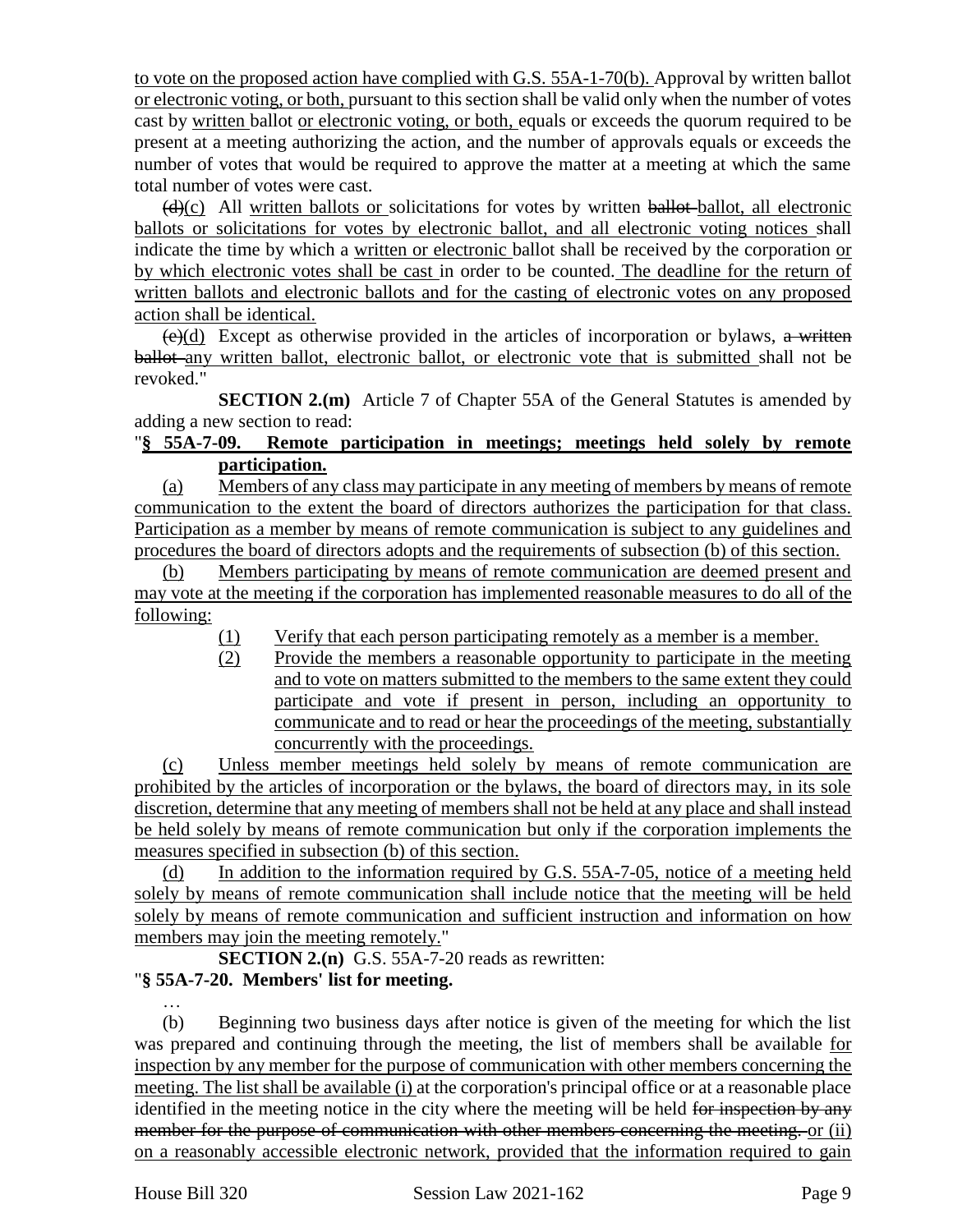access to the list is provided with the notice of the meeting. In the event that the corporation determines to make the list available on an electronic network, the corporation may take reasonable steps to ensure that the information is available only to shareholders of the corporation. A member, personally or by or with his the member's representatives, is entitled on written demand to inspect and, subject to the limitations of G.S. 55A-16-02(c) and G.S. 55A-16-05 and at his the member's expense, to copy the list at a reasonable time during the period it is available for inspection.

 $(c)$  The If the meeting is to be held at a place, the corporation shall make the list of members available at the meeting, and any member, personally or by or with his the member's representatives, is entitled to inspect the list at any time during the meeting or any adjournment. If the meeting is to be held solely by means of remote communication, then the list shall also be open to inspection during the meeting on a reasonably accessible electronic network, and the information required to access the list shall be provided with the notice of the meeting.

(d) If the corporation refuses to allow a member or his the member's representative to inspect or copy the list of members as permitted in subsections (b) and (c) of this section, the superior court of the county where a corporation's principal office (or, office, or, if there is none in this State, its registered office) office, is located, on application of the member, after notice is given to the corporation and upon such further evidence, notice and opportunity to be heard, if any, as the court may deem appropriate under the circumstances, may summarily order the inspection or copying at the corporation's expense. The court may postpone the meeting for which the list was prepared until the inspection or copying is complete and may order the corporation to pay the member's costs, including reasonable attorneys' fees, incurred to obtain the order.

…."

**SECTION 2.(o)** G.S. 55A-7-24 reads as rewritten:

#### "**§ 55A-7-24. Proxies.**

(a) Unless the articles of incorporation or bylaws prohibit or limit proxy voting, a member may vote in person or by proxy. A member may appoint one or more proxies to vote or otherwise act for the member by signing an appointment form, either personally or by the member's attorney-in-fact. Without limiting G.S. 55A-1-70, an An appointment in the form of an electronic record submitted by a member who has agreed as provided in G.S. 55A-1-70 that either bears the member's electronic signature or is sent from the member's designated email address and that may be directly reproduced in paper form by an automated process shall be deemed a valid appointment form within the meaning of this section. In addition, if and to the extent permitted by the nonprofit corporation, a member may appoint one or more proxies by any kind of telephonic transmission, even if not accompanied by written communication, under circumstances or together with information from which the nonprofit corporation can reasonably assume that the appointment was made or authorized by the member.

(c) An appointment of a proxy is revocable by the member unless the appointment form conspicuously states that it is irrevocable and the appointment is coupled with an interest. An appointment made irrevocable under this subsection shall be revocable when the interest with which it is coupled is extinguished. A transferee for value of an interest subject to an irrevocable appointment may revoke the appointment if he the transferee did not have actual knowledge of its irrevocability.

(e) A revocable appointment of a proxy is revoked by the person appointing the proxy:proxy doing any of the following:

- (1) Attending any meeting and voting in person; orperson.
- (2) Signing and delivering to the secretary or other officer or agent authorized to tabulate proxy votes either a writing stating that the appointment of the proxy is revoked or a subsequent appointment form.

…

…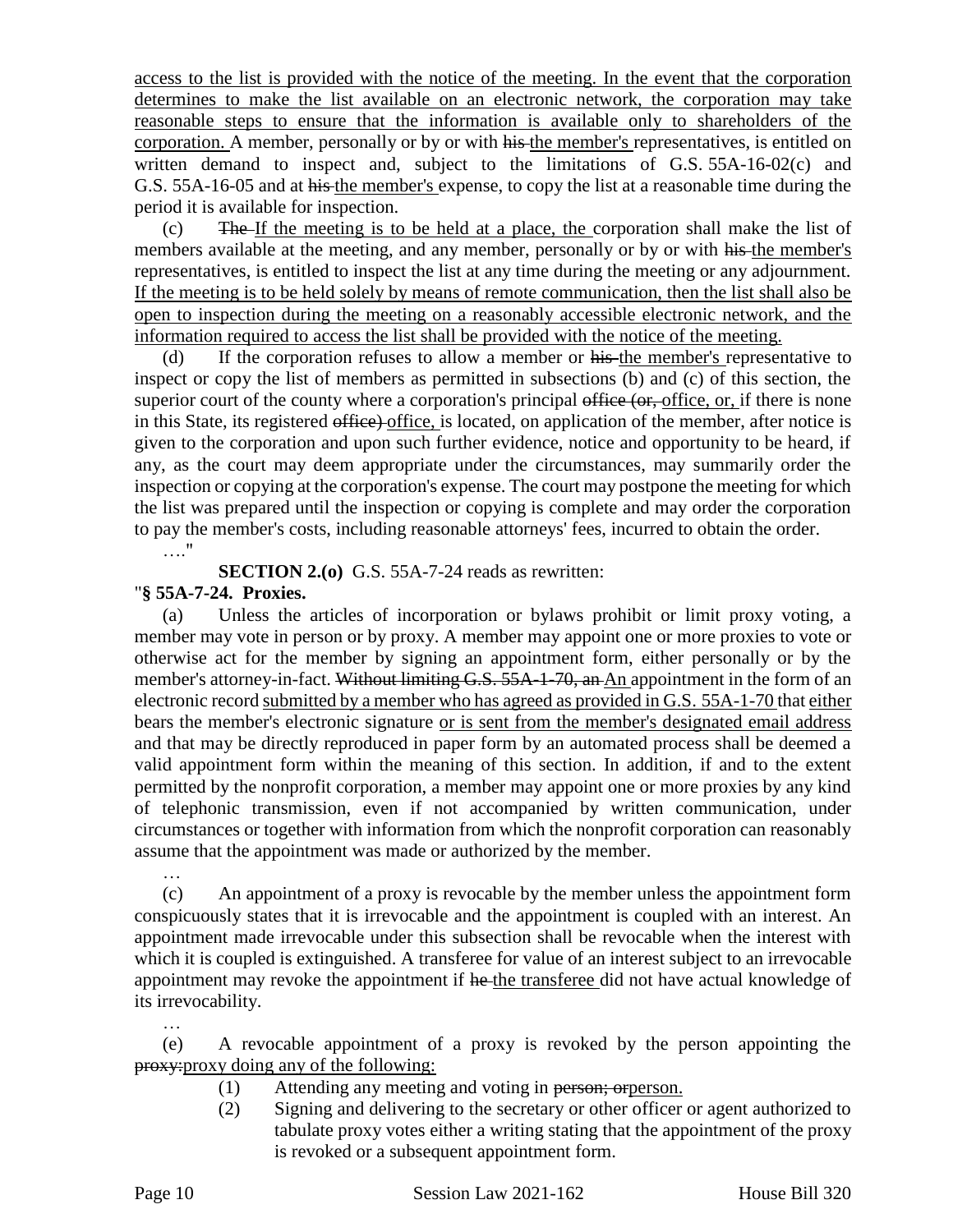…."

**SECTION 2.(p)** G.S. 55A-8-20 reads as rewritten:

### "**§ 55A-8-20. Regular and special meetings.**

(a) The board of directors may hold regular or special meetings in or out of this State.

(b) Unless the articles of incorporation or bylaws provide otherwise, the board of directors may permit any or all directors to participate in a regular or special meeting by, or conduct the meeting through the use of, any means of communication by which all directors participating may simultaneously hear and be heard by each other during the meeting. A director participating in a meeting by this means is deemed to be present in person at the meeting."

**SECTION 2.(q)** G.S. 55A-8-21 reads as rewritten:

#### "**§ 55A-8-21. Action without meeting.**

(a) Unless the articles of incorporation or bylaws provide otherwise, action required or permitted by this Chapter to be taken at a board of directors' meeting may be taken without a meeting if the action is taken by all members of the board. The action shall be evidenced by one or more written consents signed by each director before or after such the action, describing the action taken, and included in the minutes or filed with the corporate records reflecting the action taken. To the extent the corporation has agreed pursuant to G.S. 55A-1-70, As authorized in G.S. 55A-1-70, a director's consent to action taken without meeting may be in electronic form and delivered by electronic means.

…."

### **PART III. AUTHORIZE INSURANCE POLICYHOLDER MEETINGS TO BE HELD REMOTELY**

**SECTION 3.** G.S. 58-8-10 reads as rewritten:

#### "**§ 58-8-10. Policyholders are members of mutual companies.**

Every person insured by a mutual insurance company is a member while that person's policy is in force, entitled to one vote for each policy that person holds, and must shall be notified of the (i) time and (ii) place of or method of remote communication, or both, for holding the company's meetings by a written notice or by an imprint upon the back of each policy, receipt, or certificate of renewal, as follows:

- (1) If the meetings are to be held at a place, as follows: The insured is hereby notified that by virtue of this policy the insured is a member of the insurance company, and that the annual meetings of the company are held at its home office on the day of \_\_\_\_\_, in each year, at \_\_\_\_\_\_\_ o'clock.
- (2) If the meetings are to be held solely by remote communication, as follows: The insured is hereby notified that by virtue of this policy the insured is a member of the same insurance company, and that the annual meetings of the company are held by means of remote communication, which can be accessed by \_\_\_\_\_\_\_ on the  $\qquad$  day of \_\_\_\_\_, in each year, at o'clock.
- (3) If the meetings are to be held at a place and by remote communication, as follows: The insured is hereby notified that by virtue of this policy the insured is a member of the \_\_\_\_\_\_ insurance company, and that the annual meetings of the company are held at its home office and by means of remote communication, which can be accessed by \_\_\_\_\_\_ on the \_\_\_\_\_\_ day of  $\sin$  each year, at  $\qquad$  o'clock.

(b) The blanks in subsection (a) of this section shall be duly filled in print and are a sufficient notice. A corporation that becomes a member of a mutual insurance company may authorize any person to represent the corporation; and this representative has all the rights of an individual member. A person holding property in trust may insure it in a mutual insurance company, and as trustee assume the liability and be entitled to the rights of a member; but is not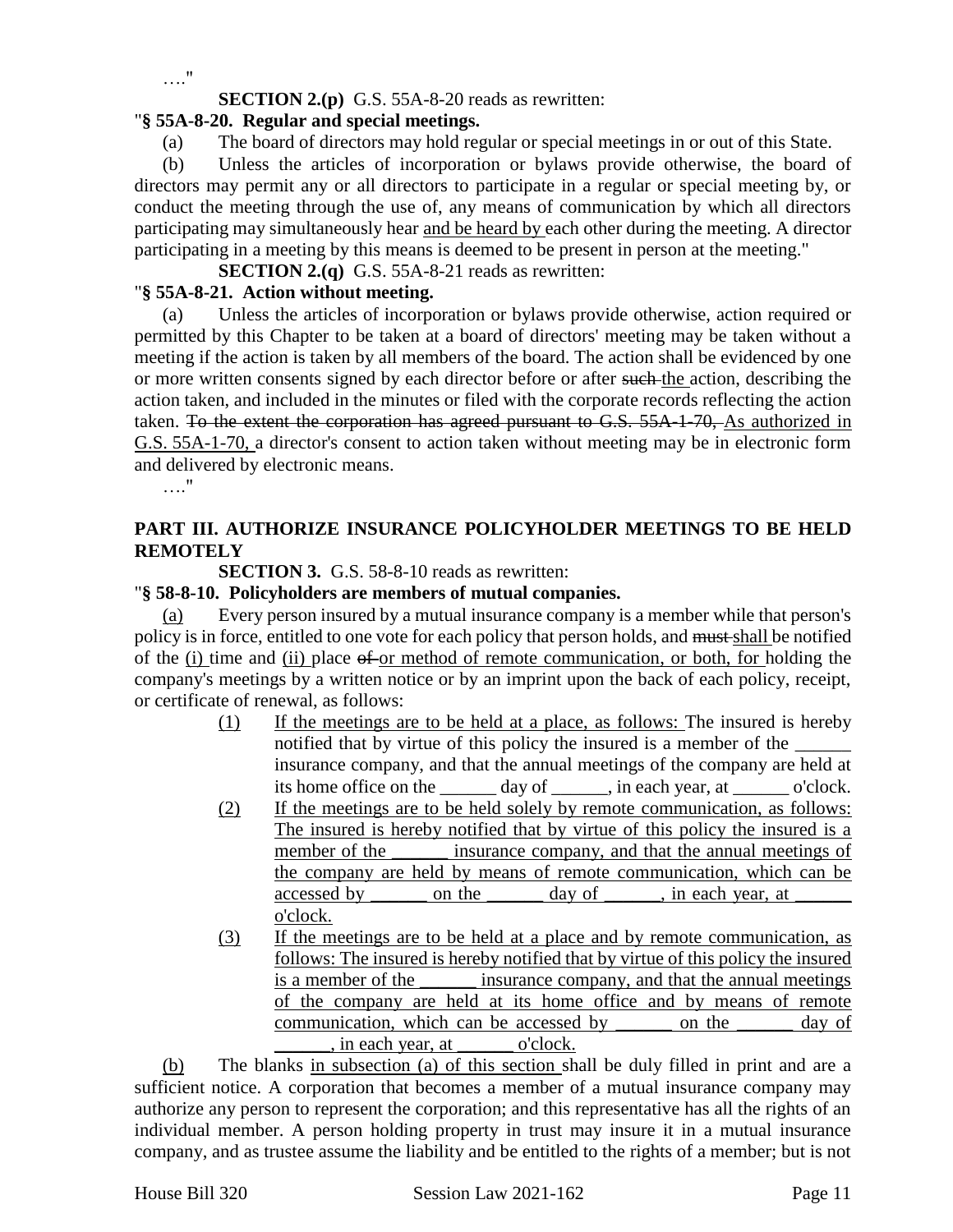personally liable upon the contract of insurance. Members may vote by proxies, dated and executed within one year after receipt, and returned and recorded on the books of the company three days or more before the meeting at which they are to be used.

(c) Participation by means of remote communication shall be subject to such guidelines and procedures as the board of directors adopts and shall be in conformity with subsection (d) of this section.

(d) Members participating in meetings by means of remote communication shall be deemed (i) present and (ii) voting in person at the meeting if the mutual insurance company has implemented reasonable measures to do all of the following:

- (1) Verify that each person participating remotely is a member.
- (2) Provide each member participating remotely a reasonable opportunity to participate in the meeting and to vote on matters submitted to the members, including an opportunity to communicate and read or hear the proceedings of the meeting, substantially concurrently with the proceedings.

(e) The board of directors may, in its sole discretion, determine that any meeting of members shall not be held at any place and shall instead be held solely by means of remote communication, but only if the mutual insurance company implements the measures specified in subsection (d) of this section."

### **PART IV. EXEMPT CERTAIN NOT-FOR-PROFIT CORPORATIONS FORMED PRIOR TO JULY 1, 1989, FROM BEING REQUIRED TO HAVE AT LEAST ONE CLASS OF SHARES WITH UNLIMITED VOTING RIGHTS**

**SECTION 4.** G.S. 55-6-01(c) reads as rewritten:

### "**§ 55-6-01. Authorized shares.**

- …
- (c) The articles of incorporation must authorize
	- (1) One or more classes of shares that together have unlimited voting rights, provided, however, that this subdivision shall not apply to articles of incorporation of not-for-profit corporations formed for religious, charitable, nonprofit, social, or literary purposes prior to July 1, 1989, and
	- (2) One or more classes of shares (which may be the same class or classes as those with voting rights) that together are entitled to receive the net assets of the corporation upon dissolution."

#### **PART V. SEVERABILITY CLAUSE**

**SECTION 5.** If any section or provision of this act is declared unconstitutional or invalid by the courts, it does not affect the validity of this act as a whole or any part other than the part so declared to be unconstitutional or invalid.

# **PART VI. EFFECTIVE DATE AND APPLICABILITY**